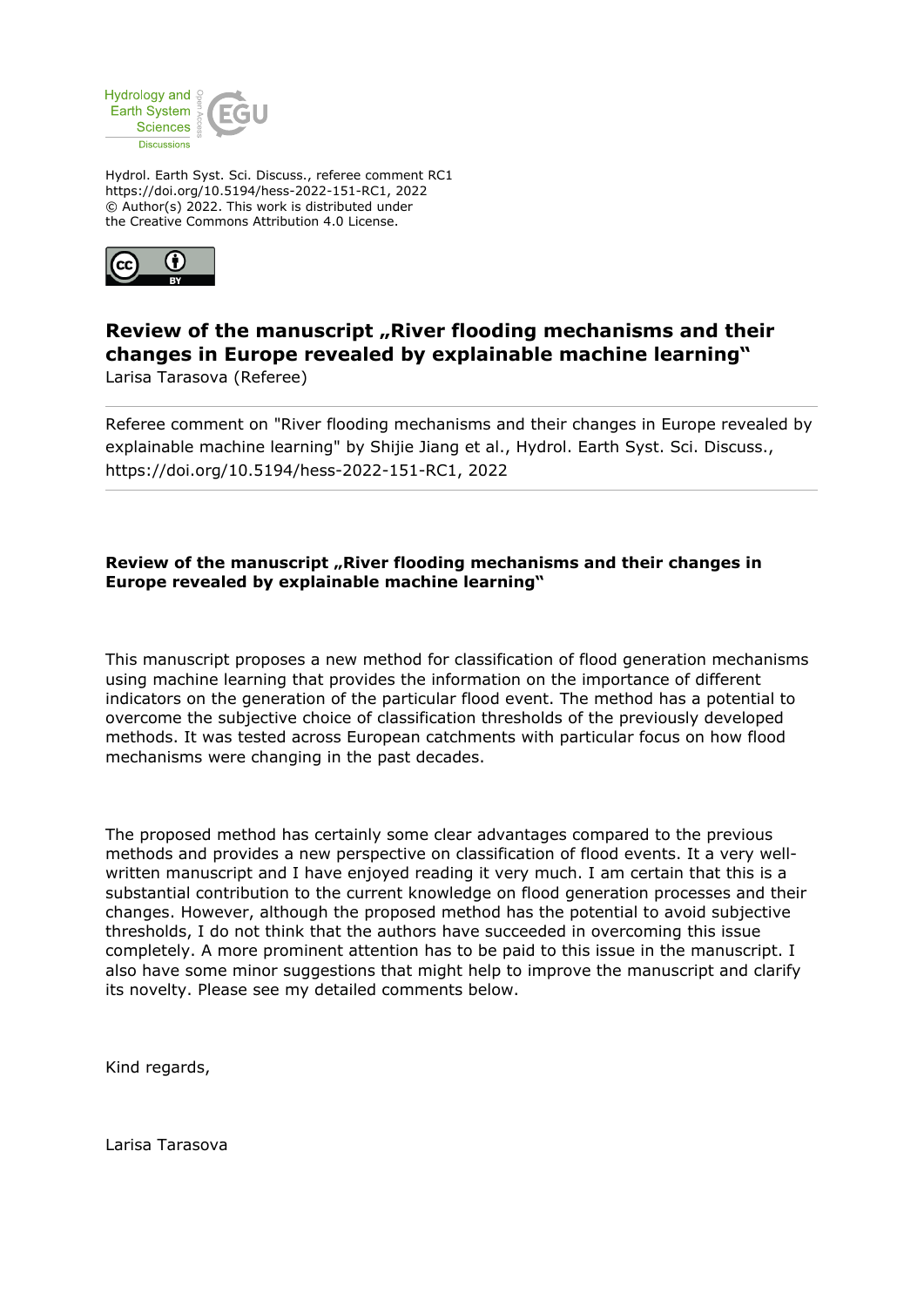### **General comments**

Abstract: I think the abstract puts too much focus on the changes in flood mechanisms in Europe that is not the most novel findings and instead fails to elaborate on the machine learning approach used here and its advantages compared to previously existing methods. The method implemented in this study is the real novelty, while there are already several studies on changes in flood generation processes in Europe. Therefore, I suggest the authors to consider to put more stress on the methodological aspects in abstract to show how this study stands out.

**Selection of thresholds:** The proposed methodology has a very strong advantage that it can avoid arbitrary decisions on how the indicators and their threshold are selected for the event classification. However, the authors did not avoid that issue as they have selected the periods for which the effect of recent and antecedent precipitation was accumulated to avoid additional computational effort. This pragmatic choice is understandable and is in line with the subjective choices previous classification studies were making, but it has to be properly stated in the manuscript and a sensitivity analysis on the effect of this choice on the results of the study will be very welcome. Please also see my detailed comments to the corresponding part of the manuscript.

#### **Detailed comments**

**Line 40-42** I suggest to also mention here the study of Kemter et al (2020) on changes of flood mechanisms in Europe and global analysis of Stein et al (2020)

**Line 48-49:** Here I miss mentioning the study of Kemter et al (2020) that did exactly that.

Line 88: Please indicate if the size of catchments was limited to avoid the effect of human influence or was there any other reason for this selection?

**Line 100:** Please indicate also the lower boundary of catchment sizes to clarify if the size study catchments comparable with the spatial resolution of the hydrometeorological datasets.

**Line 103:** Please elaborate how the catchment boundaries from two datasets were merged. Are they identical?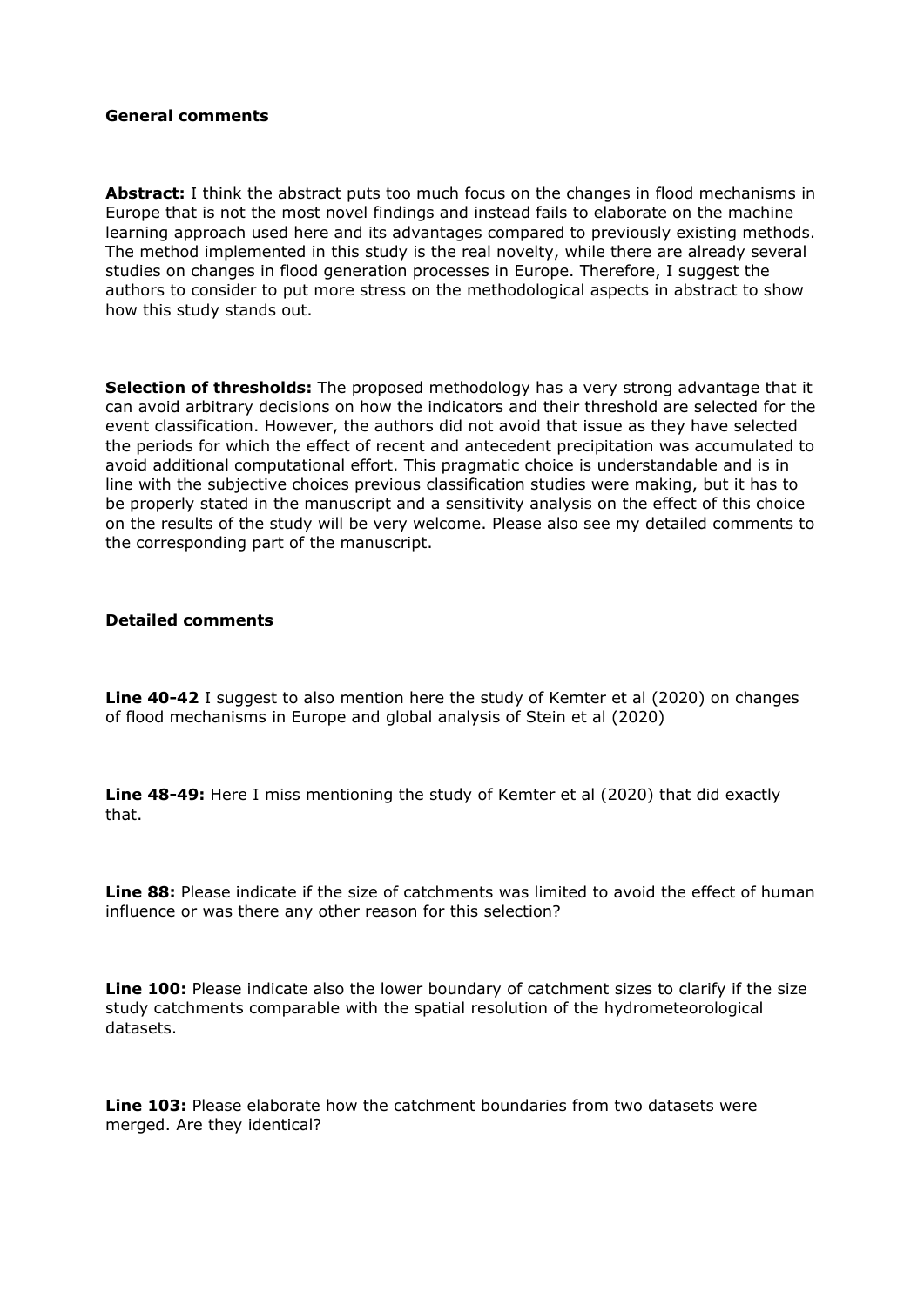**Line 104-106:** I miss here a more motivated choice for the day duration as an indicator for classification. It seems to me that essentially it is a combination of the location and day of the year information. Please provide more information on the nature of the preliminary test performed, particularly if other potential indicators were examined.

**Figure 2:** The interpretation arrow is not so clear, why does it return back to the input layer? At this point in the manuscript the meaning of the integrated gradients for the features is not yet explained and looks confusing in this Figure. Please add clarification in the caption. Consider indicating the target maximum annual flood in panel a as a point and not as a window. The panel c is rather confusing as there is only one event is being displayed in the panels a and b and the cluster plot is not set in any particular space (i.e., the axes are not indicated). Consider omitting this panel, I think that idea of clustering is understandable without this example only brings more confusion.

**Line 139-144:** I agree that presenting LSTM model in detail is not necessary here, but I think I more detailed explanation on how the structure of LSTM suited for capturing shortterm and long-term interaction will be very helpful here, as it can provide the readers with the insights on why particularly this method is more applicable than classifications that are based on subjectively selected thresholds.

**Line 145:** It is not clear. Does it mean for each catchment? Please clarify.

**Line 153:** What is the sample in this case? Maximum annual floods? Please clarify.

**Line 185-187:** I do understand authors' arguments on why they had to make this decision and restrict quantification of the effect to 7 and 180 days only. Although, I find it somewhat disappointing. The authors have stated earlier in the manuscript the main advantage of the proposed ML-based method is that one can avoid selecting subjective indicators and their thresholds. In my opinion selecting here 7 and 180 days is nothing else but exactly that kind of subjective threshold that partially impairs the main advantage of the method. If clustering indeed is very time consuming (which is actually surprising to me as in my experience k-mean clustering is not the most time consuming procedure and computational power is hardly a limitation with cluster resources available) at least a sensitivity analysis has to be performed to analyze how the selection of these thresholds affects the results.

**Line 188-189:** I cannot agree with this statement. The duration will be strongly affected by catchment size and mechanism. The build-up period of snowmelt floods in larger catchments can take up to several months. I also do not think that the provided reference is up to date. Please revise.

**Line 189-190:** It is consistent with previous studies, but they also did not examine if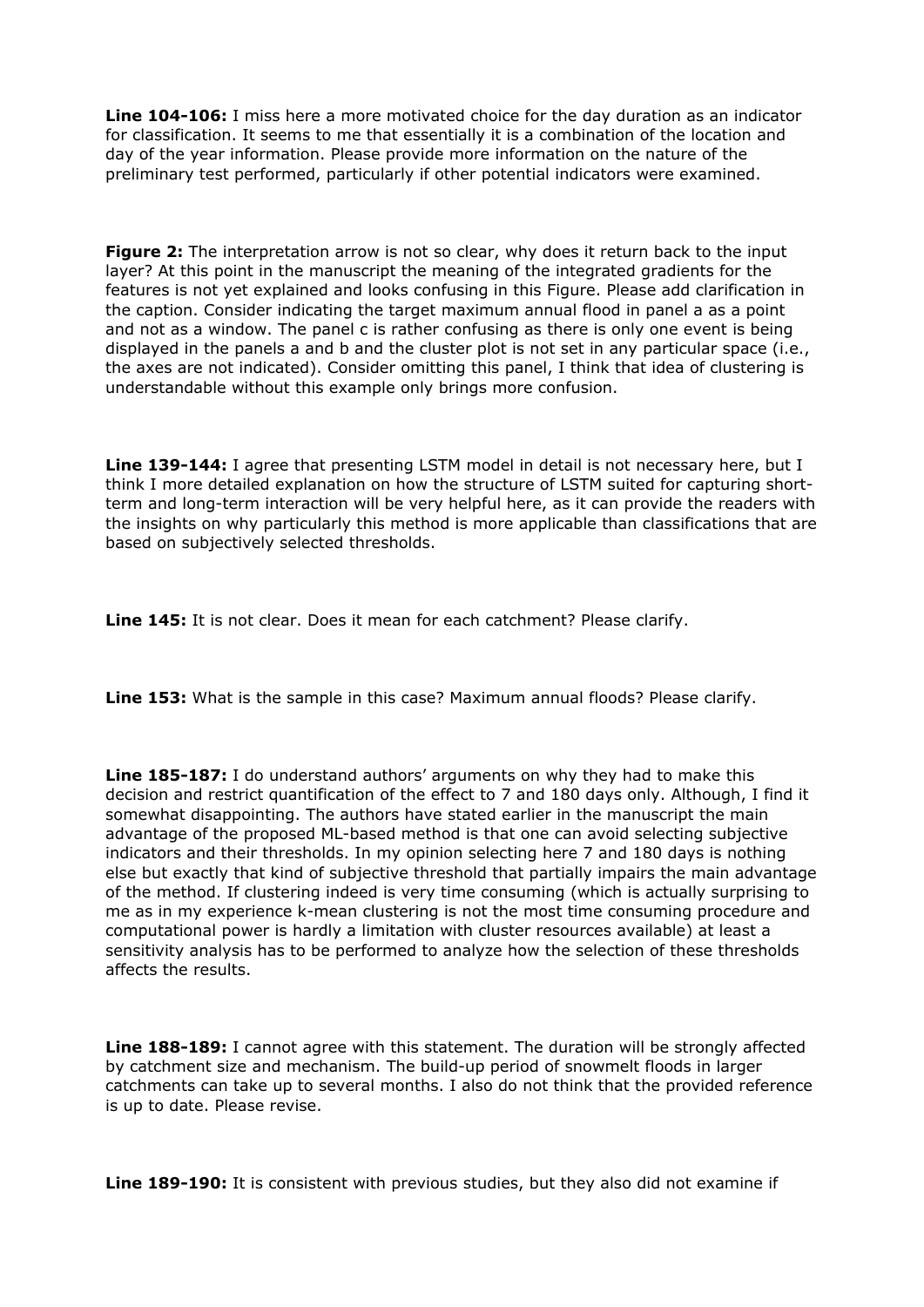these thresholds are appropriate. Please revise.

Line 192: It is not clear what is the role of multiple-peak discharges here and how they were considered. Please clarify.

**Line 197-203:** Please clarify if clustering procedure was performed for all catchments simultaneously or if they were considered individually. If it was performed simultaneously for all catchments, does it mean that if a catchment has very local and specific mechanisms they likely not to be detected by the procedure?

**Line 206, 277, 402 and elsewhere:** Are these maximum annual peak discharges? If yes, please indicate it clearly here and elsewhere.

**Figure 3:** Does this figure display NSE only for annual maxima or for the complete streamflow time series? Please clarify.

**Line 294:** I think it is a rather a stretch to call streamflow generation that occurs due to excess of soil storage capacity and heavy precipitation as we cannot guarantee that heavy precipitation generates overland flow. In case it is first contribute to increase of soil moisture storage the physical process of streamflow generation will be the same for both drivers. Please revise.

**Line 303 and elsewhere:** I think "mixed mechanisms" is not an accurate term here as it refers to the occurrence of different mechanisms in the same catchment, but not necessarily simultaneously. Consider using "mixture of mechamisms" instead.

**Figure 6:** Please add an explanation for the mixtures in the caption. Please also clarify how the classes for two processes are formed, do the corresponding two processes have to generate more than 70% of annual maxima?

**Line 338-340:** I think it will be helpful to relate here to the findings of Stein et al (2021) (doi: 10.1029/2020WR028300) on the controls of catchment characteristics on the dominance of different flood mechanisms

**Line 350:** Consider using term "pre-defined" criteria instead of "manual" as it is not so clear.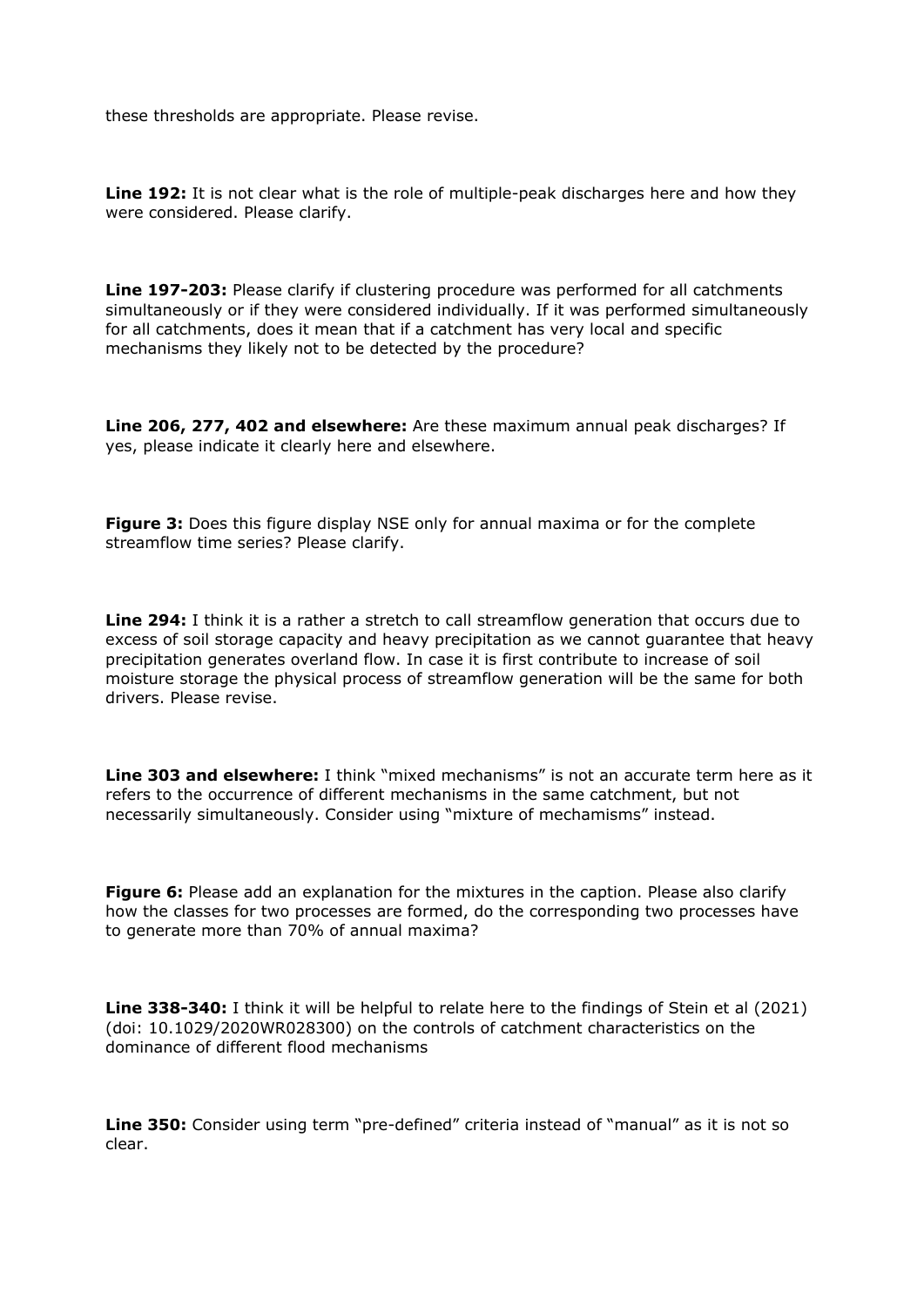**Table 1:** Consider also adding catchment sizes to the comparison as I expect that there is a difference between these studies also in that regard.

**Line 379:** I think the study of Kemter et al 2020 also should be mentioned here.

**Line 381-383:** This note would be more helpful earlier before the comparison of the results. Consider moving this part up.

**Line 385-389:** I think it might be worth mentioning here the work of Tarasova et al 2020 (doi: 10.1029/2019WR026951) that investigates how using different data sources for the same indicator affects event classification

**Line 404-407, 427-431:** These parts would be more suitable in the dedicated Method section

**Figure 7:** Please indicate how many catchments are the basis for Sankey plot in the caption. Please also clarify the origins of the p value in the caption. The information provided on methodological aspect of trends in this caption is not sufficient. Please add a corresponding section in the Methods. Panel b: I am wondering if the results of trend analysis are not so clear due to regional differences in the direction of trends. Looking at the results of Kemter et al (2020) it seems that there are disparate trends for different regions that can be obscured when mixed together. Perhaps something worth mentioning in the corresponding text.

**Line 455-459:** It would be helpful if this information is provided in the dedicated Method section.

**Figure 8:** It is not clear why the lines of the plot do not correspond to the whole extent of time axis. Please clarify or correct. In region 1 and region 2 it seems that there is certain periodicity in the data, it would be helpful if the authors would add a short discussion on suitability of monotonic trends analysis in such cases. Please also consider adding geographical indications for regions instead of numbers. This will make this figure easier to interpret. Please also add the number of catchments in each of the considered regions.

**Line 492, 499. Caption of Figure 9:** It is not clear which length is meant here. Please clarify.

**Line 486-504:** This part is not very well connected to the previous narration and provides